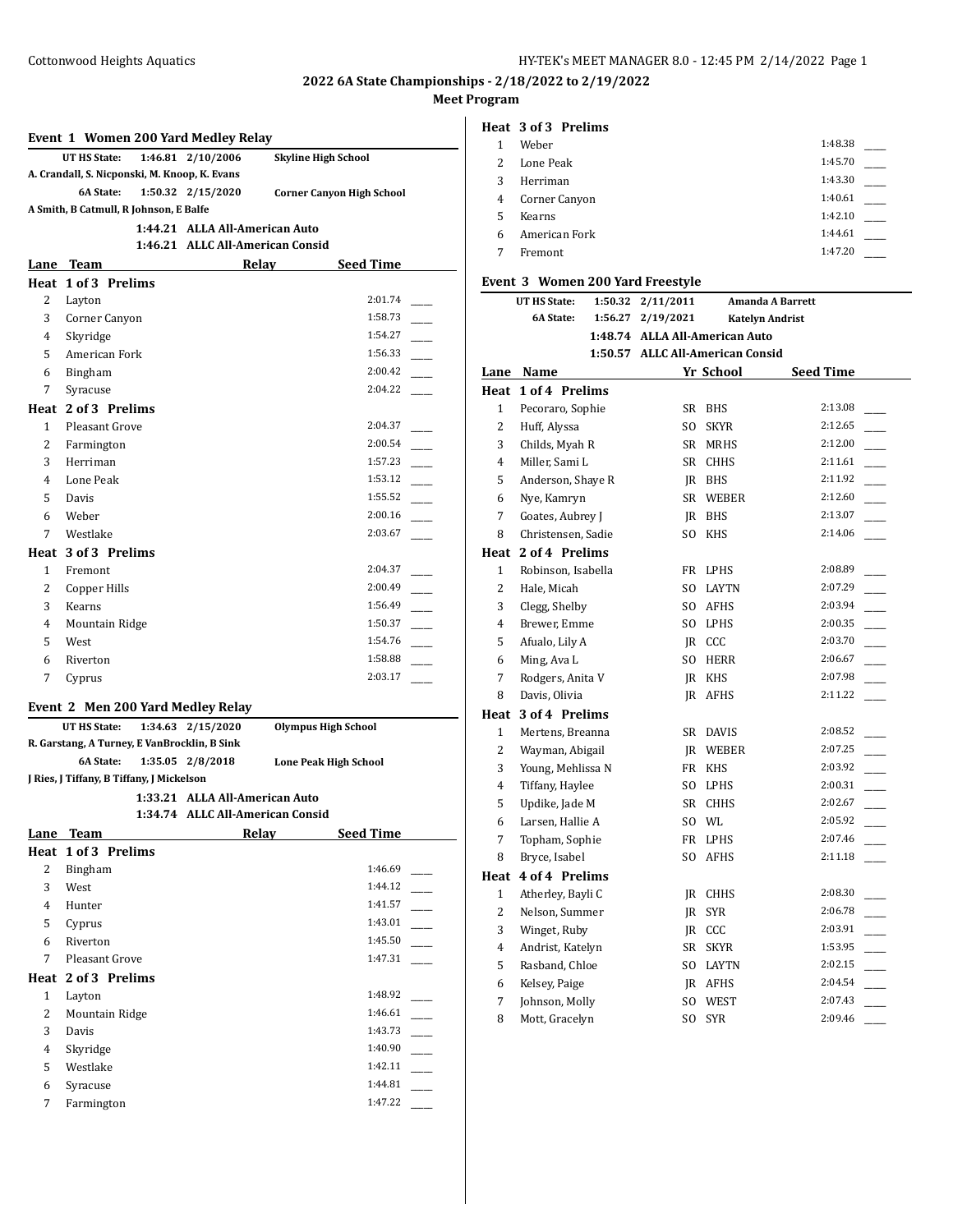| Event 4 Men 200 Yard Freestyle |                         |                                  |                 |                      |  |
|--------------------------------|-------------------------|----------------------------------|-----------------|----------------------|--|
|                                | UT HS State:<br>1:38.39 | 2/20/2021                        |                 | <b>Tanner Nelson</b> |  |
|                                | 6A State:<br>1:38.39    | 2/20/2021                        |                 | <b>Tanner Nelson</b> |  |
|                                |                         | 1:38.40 ALLA All-American Auto   |                 |                      |  |
|                                |                         | 1:40.13 ALLC All-American Consid |                 |                      |  |
|                                | Lane Name               |                                  | Yr School       | <b>Seed Time</b>     |  |
| Heat                           | 1 of 4 Prelims          |                                  |                 |                      |  |
| 1                              | Sorensen, Mitchell      |                                  | IR BHS          | 1:57.53              |  |
| $\overline{2}$                 | Hymas, Lincoln          | <b>FR</b>                        | <b>BHS</b>      | 1:57.17              |  |
| 3                              | Hoyal, David            |                                  | SO LPHS         | 1:57.01              |  |
| 4                              | Haney, Jack             |                                  | FR LPHS         | 1:56.59              |  |
| 5                              | Portillo, Soren         |                                  | IR SYR          | 1:56.70              |  |
| 6                              | Schraedel, Joseph       |                                  | SR FHS          | 1:57.15              |  |
| 7                              | Cooper, Cade            |                                  | SR RVHS         | 1:57.33              |  |
| 8                              | Powell, Evan            |                                  | <b>IR WEBER</b> | 1:57.57              |  |
| Heat                           | 2 of 4 Prelims          |                                  |                 |                      |  |
| 1                              | Smith, Rocky            |                                  | JR CCC          | 1:55.39              |  |
| 2                              | Hopkins, Weston         |                                  | SR HHS          | 1:53.87              |  |
| 3                              | Christenot, Roman       |                                  | SR KHS          | 1:51.75              |  |
| 4                              | Miller, Davis           |                                  | SO AFHS         | 1:48.15              |  |
| 5                              | Ehat, Cole              | SO.                              | AFHS            | 1:49.66              |  |
| 6                              | Barker, Garrett         |                                  | SO DAVIS        | 1:52.63              |  |
| 7                              | Crane, Noah R           | SO.                              | KHS             | 1:54.12              |  |
| 8                              | Grant, Dylan            | IR                               | <b>DAVIS</b>    | 1:56.23              |  |
| Heat                           | 3 of 4 Prelims          |                                  |                 |                      |  |
| $\mathbf{1}$                   | Olson, Kylan L          |                                  | SR CHHS         | 1:54.62              |  |
| 2                              | Evans, Logan E          | SR                               | <b>FREMT</b>    | 1:53.06              |  |
| 3                              | Moir, Nate              | SO.                              | SKYR            | 1:51.56              |  |
| 4                              | Smith, Easton           |                                  | SR RVHS         | 1:45.93              |  |
| 5                              | Lawes, Corbin D         | SO.                              | HHS             | 1:49.19              |  |
| 6                              | Hemmert, Mason          |                                  | FR SKYR         | 1:52.18              |  |
| 7                              | Dutton, Nathan          | SO.                              | LPHS            | 1:53.94              |  |
| 8                              | Contreras, Rico         | SR                               | WEST            | 1:56.12              |  |
|                                | Heat 4 of 4 Prelims     |                                  |                 |                      |  |
| 1                              | Smith, Brandon          |                                  | IR CCC          | 1:54.20              |  |
| $\overline{2}$                 | Feser, Micah            |                                  | JR LAYTN        | 1:52.69              |  |
| 3                              | Voshell, Gavin          |                                  | FR SYR          | 1:51.42              |  |
| 4                              | Dvorteskiy, Yan         |                                  | SR WEST         | 1:44.19              |  |
| 5                              | Murray, Ethan B         |                                  | SR HERR         | 1:48.90              |  |
| 6                              | Shaw, Andrew            | SR -                             | <b>CYP</b>      | 1:51.85              |  |
| 7                              | Petersen, Max           | SR                               | <b>AFHS</b>     | 1:53.89              |  |
| 8                              | Lillian, James          | S <sub>O</sub>                   | CCC             | 1:55.97              |  |

| Event 5 Women 200 Yard IM |                          |                                  |                        |                  |  |
|---------------------------|--------------------------|----------------------------------|------------------------|------------------|--|
|                           | <b>UT HS State:</b>      | 2:03.41 2/9/2019                 | <b>Rachel E Butler</b> |                  |  |
|                           | <b>6A State:</b>         | 2/9/2019<br>2:06.34              | <b>Lily Plaudis</b>    |                  |  |
|                           |                          | 2:01.51 ALLA All-American Auto   |                        |                  |  |
|                           |                          | 2:03.64 ALLC All-American Consid |                        |                  |  |
|                           | Lane Name                |                                  | Yr School              | <b>Seed Time</b> |  |
|                           | Heat 1 of 4 Prelims      |                                  |                        |                  |  |
| $\mathbf{1}$              | Favero, Ava              |                                  | SO LPHS                | 2:36.76          |  |
| 2                         | Hall, Robyn              | S <sub>O</sub>                   | PGHS                   | 2:36.31          |  |
| 3                         | Tiffner, Susan G         |                                  | FR FREMT               | 2:34.66          |  |
| $\overline{4}$            | Hansen, Madison          |                                  | IR CLEAR               | 2:33.92          |  |
| 5                         | LaRocco, Brittany A      |                                  | IR CHHS                | 2:34.19          |  |
| 6                         | Nicholson, Mallory       |                                  | SO WEBER               | 2:35.06          |  |
| 7                         | Tye, Tori                |                                  | SR TAYL                | 2:36.48          |  |
| 8                         | Gonzalez, Josie V        | SR                               | HERR                   | 2:36.87          |  |
| Heat                      | 2 of 4 Prelims           |                                  |                        |                  |  |
| 1                         | Walker, Halle            |                                  | FR CCC                 | 2:31.17          |  |
| 2                         | Harding, Emma            |                                  | IR AFHS                | 2:27.66          |  |
| 3                         | Riddle, Katelyn          |                                  | SR CHHS                | 2:21.67          |  |
| $\overline{4}$            | Hyde, Lily               |                                  | SO PGHS                | 2:17.35          |  |
| 5                         | Brennan, Madeleine       |                                  | SR WEST                | 2:19.23          |  |
| 6                         | Watson, Kya              |                                  | SR RVHS                | 2:24.27          |  |
| 7                         | Thomas, Alisha           |                                  | SO LPHS                | 2:30.59          |  |
| 8                         | Allen, Allie             | SO.                              | DAVIS                  | 2:32.51          |  |
|                           | Heat 3 of 4 Prelims      |                                  |                        |                  |  |
| $\mathbf{1}$              | Harris, Baylie           |                                  | SR LAYTN               | 2:30.69          |  |
| 2                         | Plaudis, Ella            | SO.                              | KHS                    | 2:26.82          |  |
| 3                         | Roberts, Angela F        |                                  | <b>IR WEST</b>         | 2:21.27          |  |
| $\overline{4}$            | Wilson, Grace            |                                  | FR LPHS                | 2:15.70          |  |
| 5                         | Anderson, Eideann        |                                  | SO AFHS                | 2:18.46          |  |
| 6                         | Taylor, Kaia             |                                  | IR AFHS                | 2:23.75          |  |
| 7                         | Christensen, Sienna      |                                  | SR BHS                 | 2:29.49          |  |
| 8                         | Ribes Monterroso, Andrea | SR                               | <b>KHS</b>             | 2:31.99          |  |
|                           | Heat 4 of 4 Prelims      |                                  |                        |                  |  |
| 1                         | Fotheringham, Anna       |                                  | SO WJHS                | 2:30.64          |  |
| 2                         | Johnson, Hanah           |                                  | SR CYP                 | 2:26.31          |  |
| 3                         | Edholm, Teal M           |                                  | JR FHS                 | 2:19.48          |  |
| $\overline{4}$            | Bennett, Taylor          |                                  | FR LPHS                | 2:12.86          |  |
| 5                         | Merrill, Kalia           |                                  | JR DAVIS               | 2:18.33          |  |
| 6                         | Cooper, Caroline         |                                  | JR WEST                | 2:22.45          |  |
| 7                         | Pollmann, Kate           | IR                               | <b>SKYR</b>            | 2:28.93          |  |
| 8                         | Traher, Maddie           | FR                               | WEBER                  | 2:31.65          |  |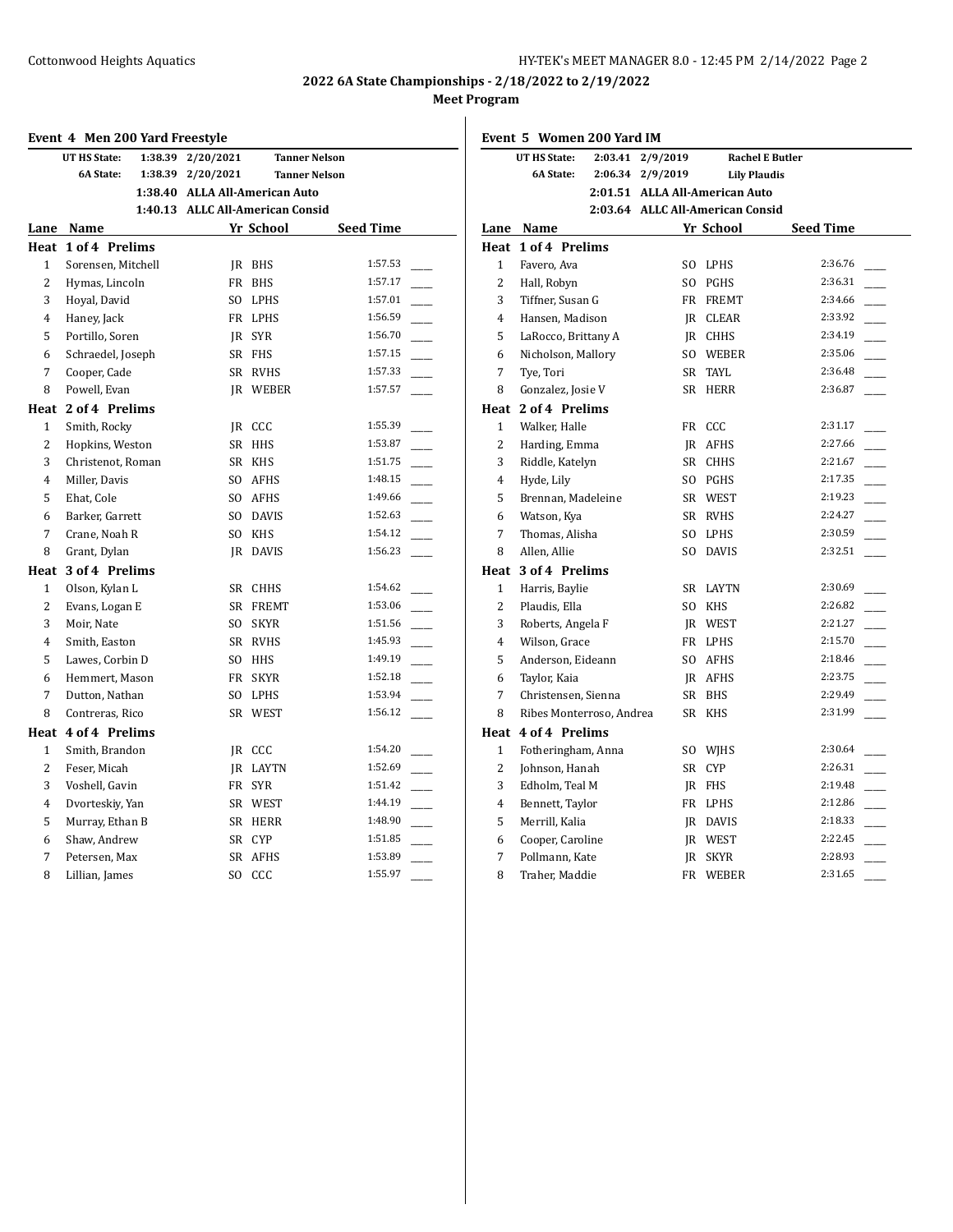| Event 6 Men 200 Yard IM |                                     |                                  |                            |                         |  |
|-------------------------|-------------------------------------|----------------------------------|----------------------------|-------------------------|--|
|                         | UT HS State:<br>1:48.75             | 2/9/2019                         |                            | <b>Jordan R Tiffany</b> |  |
|                         | 6A State:<br>1:48.75                | 2/9/2019                         |                            | <b>Jordan R Tiffany</b> |  |
|                         | 1:49.57                             | <b>ALLA All-American Auto</b>    |                            |                         |  |
|                         |                                     | 1:51.57 ALLC All-American Consid |                            |                         |  |
|                         | Lane Name                           |                                  | Yr School                  | <b>Seed Time</b>        |  |
|                         | Heat 1 of 4 Prelims                 |                                  |                            |                         |  |
| 1                       | Parker, Benjamin R                  | IR                               | <b>FREMT</b>               | 2:17.49                 |  |
| $\overline{c}$          | Hill, Payton                        | SO.                              | <b>RVHS</b>                | 2:15.71                 |  |
| 3                       | Crook, Matthew R                    |                                  | <b>IR HERR</b>             | 2:14.62                 |  |
| 4                       | Hammons, Hugh                       |                                  | JR CCC                     | 2:13.47                 |  |
| 5                       | Skeen, Tyler                        |                                  | SR WEST                    | 2:13.93                 |  |
| 6                       | Steadman, Hiroto                    |                                  | FR LPHS                    | 2:15.28                 |  |
| 7                       | Jackson, Brady N                    |                                  | SO MRHS                    | 2:16.26                 |  |
| 8                       | Eichelberger, Kaden J               |                                  | SR CHHS                    | 2:18.03                 |  |
|                         | Heat 2 of 4 Prelims                 |                                  |                            |                         |  |
| 1                       | Rock, Tyler E                       |                                  | JR BHS                     | 2:12.60                 |  |
| 2                       | Janzen, Andrew                      |                                  | IR RVHS                    | 2:10.34                 |  |
| 3                       | Eberly, Benjamin                    |                                  | SO TAYL                    | 2:06.82                 |  |
| 4                       | Wynn, Caleb                         |                                  | SR AFHS                    | 2:01.12                 |  |
| 5                       | Ogden, Wade                         |                                  | SO SKYR                    | 2:03.94                 |  |
| 6                       | Blackwood, Brandyn N                |                                  | IR WL                      | 2:08.34                 |  |
| 7                       | Smith, Austin                       |                                  | SO PGHS                    | 2:11.74                 |  |
| 8                       | Smith, Makai                        |                                  | FR LPHS                    | 2:13.11                 |  |
|                         | Heat 3 of 4 Prelims                 |                                  |                            |                         |  |
| 1                       | Edwards, Nick                       |                                  | SR AFHS                    | 2:12.00                 |  |
| $\overline{2}$          | James, Truman                       |                                  | FR AFHS                    | 2:08.44                 |  |
| 3                       | Bunker, Bryan                       | SO -                             | <b>KHS</b>                 | 2:06.16<br>2:00.66      |  |
| $\overline{4}$          | Wesemann, Sohnnie                   |                                  | SR CYP                     | 2:03.62                 |  |
| 5                       | Biesinger, Joseph P                 |                                  | SR KHS                     | 2:07.98                 |  |
| 6                       | Poulson, Gabe                       |                                  | SR PGHS                    | 2:10.90                 |  |
| 7<br>8                  | Hill, Cooper C                      |                                  | <b>IR FREMT</b><br>FR PGHS | 2:13.10                 |  |
|                         | Poulson, Sam<br>Heat 4 of 4 Prelims |                                  |                            |                         |  |
| $\mathbf{1}$            |                                     |                                  |                            | 2:11.87                 |  |
| 2                       | Miller, Connor R<br>Spencer, Konnor | SO.                              | <b>IR HERR</b><br>CCC      | 2:08.38                 |  |
| 3                       | Smith, Koen                         | SO.                              | <b>CYP</b>                 | 2:05.75                 |  |
| 4                       | Day, Jes                            |                                  | IR AFHS                    | 1:58.95                 |  |
| 5                       | Spencer, Karson                     |                                  | JR CCC                     | 2:03.50                 |  |
| 6                       | Davenport, Isaac                    |                                  | <b>IR WEBER</b>            | 2:07.56                 |  |
| 7                       | Long, Carter                        | SO.                              | LPHS                       | 2:10.78                 |  |
| 8                       | Finlayson, Kaiden                   |                                  | SR PGHS                    | 2:12.62                 |  |
|                         |                                     |                                  |                            |                         |  |

| Event 7 Women 50 Yard Freestyle |                            |       |                                |                    |                                   |  |
|---------------------------------|----------------------------|-------|--------------------------------|--------------------|-----------------------------------|--|
|                                 | UT HS State:               | 23.25 | 2/11/2005                      |                    | J. Fredsall / S. Watchorn         |  |
|                                 | 6A State:                  |       | 24.88 2/20/2021                | <b>Lauryn Hall</b> |                                   |  |
|                                 |                            |       | 23.20 ALLA All-American Auto   |                    |                                   |  |
|                                 |                            |       | 23.54 ALLC All-American Consid |                    |                                   |  |
|                                 | Lane Name                  |       |                                | Yr School          | <b>Seed Time</b>                  |  |
|                                 | <b>Heat 1 of 4 Prelims</b> |       |                                |                    |                                   |  |
| 1                               | Balasa, Aileen             |       |                                | <b>IR WEST</b>     | 27.32                             |  |
| $\overline{2}$                  | Salzman, Madison           |       |                                | FR SYR             | 27.15                             |  |
| 3                               | Adamson, Livvie            |       |                                | SR AFHS            | 26.87                             |  |
| 4                               | Reittinger, Elle J         |       |                                | SR MRHS            | 26.79                             |  |
| 5                               | Willits, Kaira             |       |                                | <b>IR SKYR</b>     | 26.82                             |  |
| 6                               | Andersen, Maddie           |       |                                | SR AFHS            | 26.96                             |  |
| 7                               | Gardiner, Annaka           |       |                                | IR LPHS            | 27.20                             |  |
| 8                               | Matthews, Jayde            |       |                                | JR SKYR            | 27.43                             |  |
|                                 | Heat 2 of 4 Prelims        |       |                                |                    |                                   |  |
| 1                               | Portillo, Sophia           |       |                                | SR MRHS            | 26.50                             |  |
| 2                               | Huo, Jaci                  |       |                                | JR TAYL            | 25.99                             |  |
| 3                               | Walker, Layla              |       |                                | <b>IR WEBER</b>    | 25.56                             |  |
| $\overline{4}$                  | Fa, Ofa                    |       |                                | FR WEST            | 25.11                             |  |
| 5                               | Egbert, Dylan              |       |                                | SO LPHS            | 25.52<br>$\overline{\phantom{a}}$ |  |
| 6                               | Leeper, McKella A          |       |                                | SR HERR            | 25.84                             |  |
| 7                               | Chase, Sydney R            |       |                                | SR FREMT           | 26.31                             |  |
| 8                               | Mortensen, Brooke          |       |                                | <b>IR WEBER</b>    | 26.72                             |  |
|                                 | Heat 3 of 4 Prelims        |       |                                |                    |                                   |  |
| 1                               | Pilcher, Rori              |       |                                | SR CYP             | 26.49                             |  |
| 2                               | Bachman, Hayley            |       |                                | SO CHHS            | 25.96                             |  |
| 3                               | Rich, Chalisse             |       |                                | <b>IR MRHS</b>     | 25.55                             |  |
| $\overline{4}$                  | Horne, Jamie N             |       |                                | SR KHS             | 25.05                             |  |
| 5                               | Ohlson, Breeze A           |       |                                | SO HERR            | 25.38                             |  |
| 6                               | Holladay, Kaitlyn          |       |                                | SR FHS             | 25.82                             |  |
| 7                               | Nash, Ayrie M              |       |                                | FR KHS             | 26.23                             |  |
| 8                               | Lincoln, Elizabeth A       |       |                                | IR WL              | 26.60                             |  |
|                                 | Heat 4 of 4 Prelims        |       |                                |                    |                                   |  |
| 1                               | Peters, Cassidy            |       |                                | JR LAYTN           | 26.43                             |  |
| 2                               | Reidhead, Katelyn          |       |                                | SR BHS             | 25.85                             |  |
| 3                               | Hansen, Gennovah           |       |                                | <b>IR MRHS</b>     | 25.53                             |  |
| $\overline{4}$                  | Scoville, Sophie           |       |                                | FR PGHS            | 24.94                             |  |
| 5                               | Harding, Addie             |       |                                | FR AFHS            | 25.34                             |  |
| 6                               | Smith, Eden                |       |                                | IR PGHS            | 25.82                             |  |
| 7                               | Egbert, Londyn             |       |                                | SR LPHS            | 26.06                             |  |
| 8                               | Dunn, Lina                 |       |                                | SR FHS             | 26.57                             |  |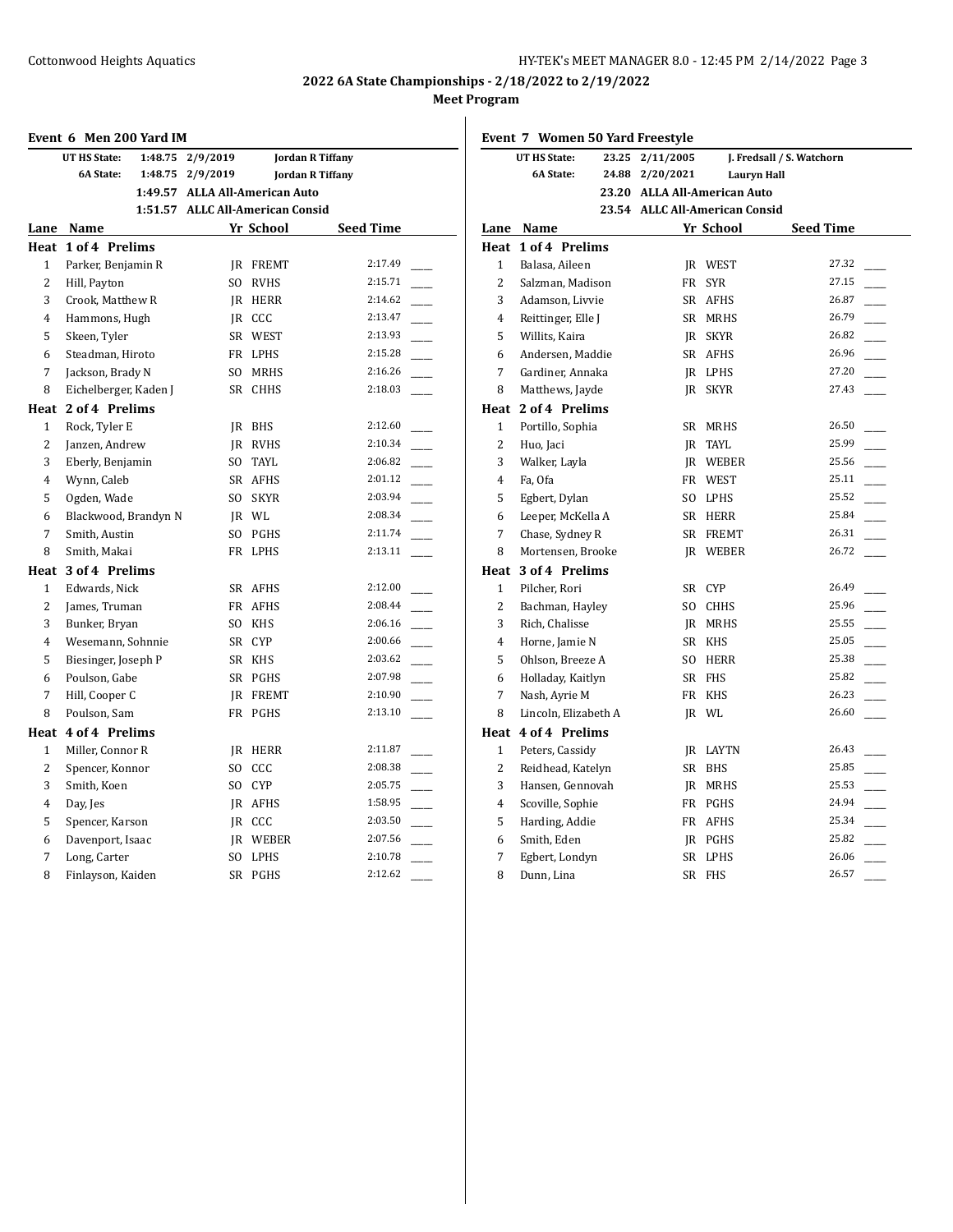# **Event 8 Men 50 Yard Freestyle UT HS State: 20.60 2/8/1997 Billy Betz 6A State: 20.89 2/14/2020 Cameron Barney 20.54 ALLA All-American Auto 20.91 ALLC All-American Consid Lane Name Yr School Seed Time Heat 1 of 4 Prelims** 1 Buchanan, Wyatt S SR WL 24.22 2 Wall, Phillip SR FHS 24.12 3 Harris, Nathaniel JR PGHS 23.95 4 Moes, Drew C SO HERR 23.79 5 Johnson, Kade SO CYP 23.94 6 Lyman, John JR FHS 24.07 7 Davis, Hayden SR FHS 24.17 8 Paixao De Araujo, Arthur SR CYP 24.26 **Heat 2 of 4 Prelims** 1 Turnbow, Caleb SR MRHS 23.60 2 Elliott, Wesley SR HHS 23.19 3 Andrews, Carson K JR HERR 22.72 4 Barney, Cameron SR WL 22.14 5 Williams, Sam SO RHS 22.62 6 Nydegger, Ki SR PGHS 23.05 7 Andersen, Nate SR PGHS 23.49 8 Morrison, Tanner SR RVHS 23.76 **Heat 3 of 4 Prelims** 1 Morgan, Adam JR RHS 23.58 2 Ji, Richard SR WEST 23.17 3 McNeill, Ryan JR CCC 22.71 4 Carlson, Sam JR DAVIS 22.05 5 Jackson, Trey SR MRHS 22.21 6 Weller, Sam JR MRHS 22.90 7 Langenbacher, Jakob SR LAYTN 23.31 8 Van Leeuwen, Cade SR RVHS 23.70 **Heat 4 of 4 Prelims** 1 Harris, Caden N SR FREMT 23.57 2 Fairbanks, Braden SR PGHS 23.09 3 Draxler, Mason JR FHS 22.66 4 Nunez-lanza, Angel A SR HHS 21.71 5 Portillo, Sawyer SO SYR 22.19 6 Barlow, Jaxon SR CCC 22.78 7 Deller, Luke SR DAVIS 23.25 8 Theriault, Lincoln SO MRHS 23.63

|                | Event 9 Women 100 Yard Butterfly |       |                                |              |                        |                          |
|----------------|----------------------------------|-------|--------------------------------|--------------|------------------------|--------------------------|
|                | UT HS State:                     | 54.61 | 2/14/2014                      |              | <b>Lillian F Moore</b> |                          |
|                | <b>6A State:</b>                 |       | 57.42 2/14/2020                |              | <b>Rivers Johnson</b>  |                          |
|                |                                  |       | 54.42 ALLA All-American Auto   |              |                        |                          |
|                |                                  |       | 55.49 ALLC All-American Consid |              |                        |                          |
|                | Lane Name                        |       |                                | Yr School    | <b>Seed Time</b>       |                          |
|                | Heat 1 of 4 Prelims              |       |                                |              |                        |                          |
| $\mathbf{1}$   | Tye, Tori                        |       |                                | SR TAYL      | 1:09.73                |                          |
| $\overline{2}$ | Anderson, Shaye R                |       |                                | JR BHS       | 1:09.22                | $\overline{\phantom{a}}$ |
| 3              | Fotheringham, Anna               |       | SO                             | WJHS         | 1:08.80                |                          |
| $\overline{4}$ | Salzman, Madison                 |       |                                | FR SYR       | 1:08.04                | $\overline{\phantom{a}}$ |
| 5              | Bell, Olivia                     |       |                                | SO WL        | 1:08.62                | $\frac{1}{1}$            |
| 6              | Portillo, Sophia                 |       |                                | SR MRHS      | 1:08.98                |                          |
| 7              | Brough, Callie                   |       | SO.                            | PGHS         | 1:09.42                |                          |
| 8              | Homer, Ruby                      |       |                                | FR PGHS      | 1:10.32                |                          |
|                | Heat 2 of 4 Prelims              |       |                                |              |                        |                          |
| $\mathbf{1}$   | Walker, Halle                    |       |                                | FR CCC       | 1:07.46                |                          |
| 2              | Lamborn, Jackie                  |       |                                | SR LAYTN     | 1:06.35                |                          |
| 3              | Baliguat, Olivia H               |       |                                | JR WL        | 1:03.98                | $\overline{\phantom{a}}$ |
| $\overline{4}$ | Rasband, Chloe                   |       | SO                             | <b>LAYTN</b> | 1:01.50                |                          |
| 5              | Young, Mehlissa N                |       |                                | FR KHS       | 1:01.97                | $\overline{\phantom{a}}$ |
| 6              | Fox, Faith                       |       | SO.                            | <b>RVHS</b>  | 1:05.47                |                          |
| 7              | Pollmann, Kate                   |       | JR.                            | <b>SKYR</b>  | 1:06.87                |                          |
| 8              | Topham, Sophie                   |       |                                | FR LPHS      | 1:08.02                |                          |
|                | Heat 3 of 4 Prelims              |       |                                |              |                        |                          |
| $\mathbf{1}$   | Ming, Peyton E                   |       |                                | SR HERR      | 1:07.22                |                          |
| $\overline{2}$ | Lam, Kalie                       |       | SR                             | <b>HHS</b>   |                        |                          |
| 3              | Watson, Kya                      |       | SR                             | <b>RVHS</b>  | 1:03.16                |                          |
| $\overline{4}$ | Brennan, Madeleine               |       |                                | SR WEST      | 59.36                  | $\frac{1}{2}$            |
| 5              | Wilson, Grace                    |       |                                | FR LPHS      | 1:01.71                | $\frac{1}{2}$            |
| 6              | Greenhalgh, Ashleigh G           |       |                                | SR CHHS      | 1:05.25                |                          |
| 7              | Gordon, Sierra                   |       |                                | SR WEST      | 1:06.40                |                          |
| 8              | Diaz, Annika                     |       |                                | SR WEBER     | 1:07.89                |                          |
|                | Heat 4 of 4 Prelims              |       |                                |              |                        |                          |
| $\mathbf{1}$   | Leon, Adriana                    |       |                                | SR CYP       | 1:07.00                |                          |
| 2              | Mott, Gracelyn                   |       | SO.                            | <b>SYR</b>   | 1:06.10                |                          |
| 3              | Taylor, Kaia                     |       |                                | IR AFHS      | 1:02.93                |                          |
| $\overline{4}$ | Wekluk, Anna                     |       |                                | SR MRHS      | 57.86                  | $\frac{1}{2}$            |
| 5              | Cooper, Caroline                 |       |                                | JR WEST      | 1:01.65                | $\overline{\phantom{a}}$ |
| 6              | Haymond, Lucy                    |       |                                | FR RVHS      | 1:04.19                |                          |
| 7              | Arnett, Isabelle                 |       | SO                             | LPHS         | 1:06.40                |                          |
| 8              | Favero, Morgan                   |       |                                | FR LPHS      | 1:07.64                |                          |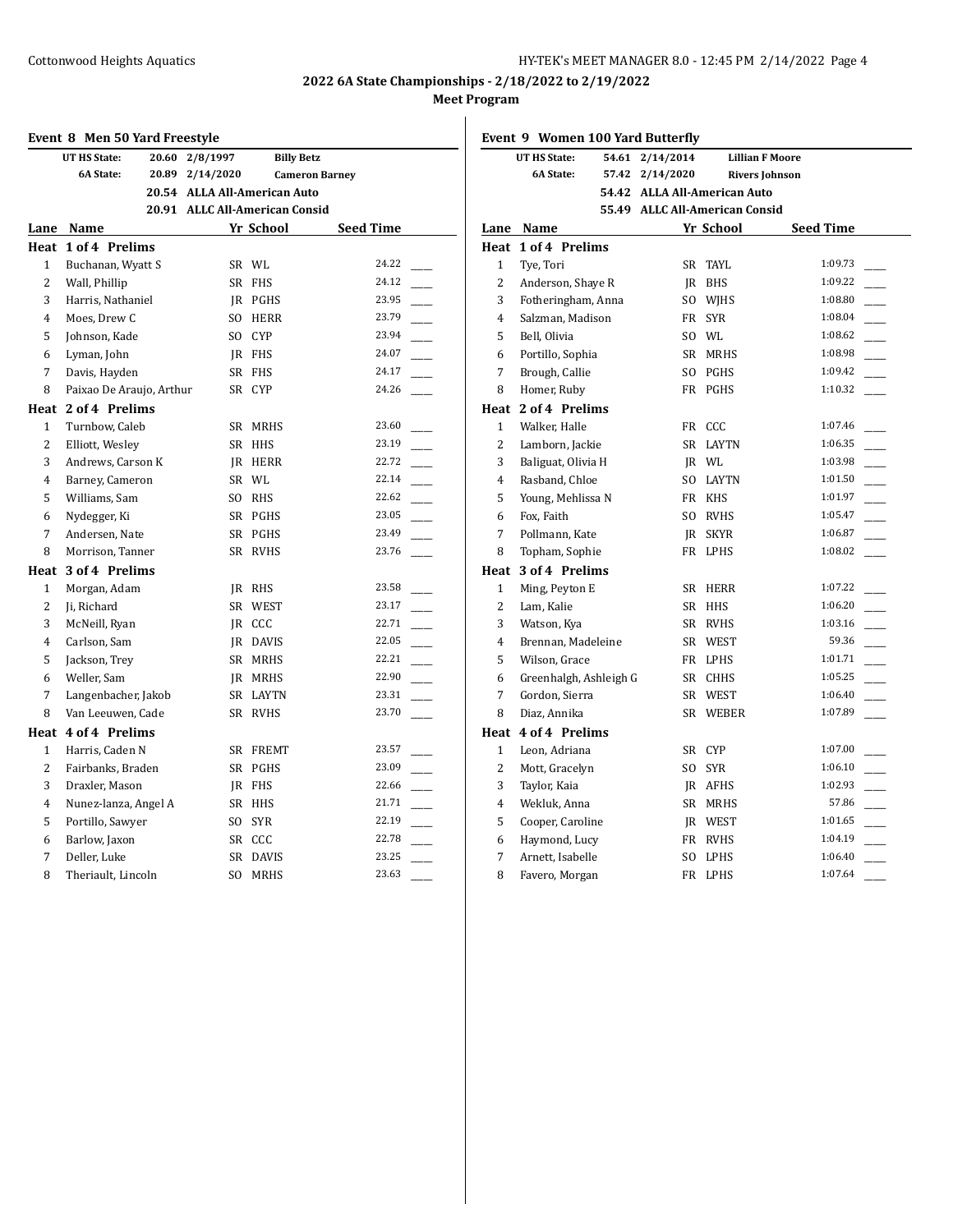# **Event 10 Men 100 Yard Butterfly UT HS State: 47.71 2/15/2020 Jordan R Tiffany 6A State: 47.71 2/15/2020 Jordan R Tiffany 48.92 ALLA All-American Auto 49.95 ALLC All-American Consid Lane Name Yr School Seed Time Heat 1 of 4 Prelims** 1 Lund, Chris **IR WIHS** 1:01.01 2 Norseth, PJ SR FHS 59.92 3 Manzano, Jonathan SR CYP 59.85 4 Dixon, Patrick SR SYR 59.35 5 Janzen, Jonathan FR RVHS 59.47 6 Burton, Collin JR SYR 59.91 7 Hill, Hunter JR AFHS 1:00.18 8 Thompson, JJ SR BHS 1:01.43 **Heat 2 of 4 Prelims** 1 Cooper, Cade SR RVHS 58.78 2 Brown, Taylor JR SKYR 57.22 3 Simons, Bryton SR MRHS 55.70 4 Portillo, Sawyer SO SYR 53.17 5 Smith, Koen SO CYP 54.84 6 Poulson, Gabe SR PGHS 56.81 7 Brinton, Ben B SR HERR 57.81 8 Jorgensen, Tavis SR SYR 59.27 **Heat 3 of 4 Prelims** 1 Jackson, Brady N SO MRHS 58.29 2 Deller, Luke SR DAVIS 56.95 3 Wynn, Caleb SR AFHS 55.39 4 Contreras, Domingo SR WEST 53.16 5 Harris, Nathaniel JR PGHS 54.69 6 Favero, Scott JR LPHS 56.78 7 Crook, Matthew R JR HERR 57.49 8 Chase, Samuel K SR FREMT 59.08 **Heat 4 of 4 Prelims** 1 Johnson, Tate FR LPHS 57.92 2 Burr, Lincoln SO SKYR 56.91 3 Fairbanks, Braden SR PGHS 55.20 4 Spencer, Karson JR CCC 52.43 5 Smith, Easton SR RVHS 54.26 6 Stapley, Norman G SR HERR 56.74 7 Topham, Noah SR LPHS 57.30 8 Parker, Benjamin R JR FREMT 59.04

|                | Event 11 Women 100 Yard Freestyle |       |                                |              |                     |                          |
|----------------|-----------------------------------|-------|--------------------------------|--------------|---------------------|--------------------------|
|                | <b>UT HS State:</b>               | 50.74 | 2/9/2019                       |              | <b>Rachel Oyler</b> |                          |
|                | <b>6A State:</b>                  | 53.17 | 2/20/2021                      |              | <b>Talia Thomas</b> |                          |
|                |                                   |       | 50.19 ALLA All-American Auto   |              |                     |                          |
|                |                                   |       | 51.05 ALLC All-American Consid |              |                     |                          |
| Lane           | Name                              |       |                                | Yr School    | <b>Seed Time</b>    |                          |
|                | Heat 1 of 4 Prelims               |       |                                |              |                     |                          |
| 1              | Manova, Kalina                    |       |                                | SR WEST      | 1:01.64             |                          |
| 2              | Gonzalez, Josie V                 |       | SR                             | HERR         | 1:00.66             |                          |
| 3              | Hatch, Kelly                      |       | SR                             | <b>CLEAR</b> | 1:00.28             |                          |
| $\overline{4}$ | Groberg, Adlen                    |       | SO.                            | <b>DAVIS</b> | 1:00.04             |                          |
| 5              | Wheeler, Brianna                  |       |                                | SR WL        | 1:00.05             |                          |
| 6              | Huff, Alyssa                      |       | SO.                            | <b>SKYR</b>  | 1:00.53             |                          |
| 7              | Giebel, Courtney                  |       |                                | SR WEBER     | 1:01.02             |                          |
| 8              | Granger, Macie K                  |       |                                | JR CCC       | 1:01.64             |                          |
|                | Heat 2 of 4 Prelims               |       |                                |              |                     |                          |
| 1              | Reidhead, Katelyn                 |       | SR                             | BHS          | 58.84               |                          |
| 2              | Johnson, Molly                    |       | SO.                            | WEST         | 57.91               |                          |
| 3              | Bachman, Hayley                   |       | SO.                            | <b>CHHS</b>  | 56.39               |                          |
| 4              | Cannon, Dani                      |       | SO.                            | <b>SKYR</b>  | 55.14               |                          |
| 5              | Clegg, Ava                        |       | SO.                            | LPHS         | 55.82               | $\overline{\phantom{a}}$ |
| 6              | Robinson, Isabella                |       |                                | FR LPHS      | 57.32               |                          |
| 7              | Chase, Sydney R                   |       |                                | SR FREMT     | 58.32               |                          |
| 8              | Peters, Cassidy                   |       | IR                             | LAYTN        | 59.29               |                          |
|                | Heat 3 of 4 Prelims               |       |                                |              |                     |                          |
| 1              | Hymas, Natalie                    |       | IR                             | BHS          | 58.68               |                          |
| $\overline{c}$ | Pilcher, Rori                     |       |                                | SR CYP       | 57.85               |                          |
| 3              | Scoville, Sophie                  |       |                                | FR PGHS      | 55.99               |                          |
| $\overline{4}$ | Hansen, Gennovah                  |       |                                | JR MRHS      | 54.98               |                          |
| 5              | Horne, Jamie N                    |       |                                | SR KHS       | 55.44               | $\overline{\phantom{a}}$ |
| 6              | Ohlson, Breeze A                  |       | SO.                            | HERR         | 56.82               |                          |
| 7              | Smith, Eden                       |       |                                | IR PGHS      | 58.09               |                          |
| 8              | Huot, Ally                        |       |                                | SR SYR       | 59.05               |                          |
|                | <b>Heat 4 of 4 Prelims</b>        |       |                                |              |                     |                          |
| $\mathbf{1}$   | Lincoln, Elizabeth A              |       |                                | IR WL        | 58.45               |                          |
| $\overline{c}$ | Huo, Jaci                         |       |                                | JR TAYL      | 57.71               |                          |
| 3              | Hall, Lauryn                      |       |                                | SR DAVIS     | 55.94               |                          |
| 4              | Fa, Ofa                           |       |                                | FR WEST      | 54.73               |                          |
| 5              | Bennett, Kennedy                  |       | SO.                            | LPHS         | 55.41               | $\overline{\phantom{a}}$ |
| 6              | Edholm, Teal M                    |       |                                | IR FHS       | 56.66               | $\overline{\phantom{a}}$ |
| 7              | Egbert, Londyn                    |       |                                | SR LPHS      | 58.00               |                          |
| 8              | Mortensen, Brooke                 |       |                                | IR WEBER     | 58.85               |                          |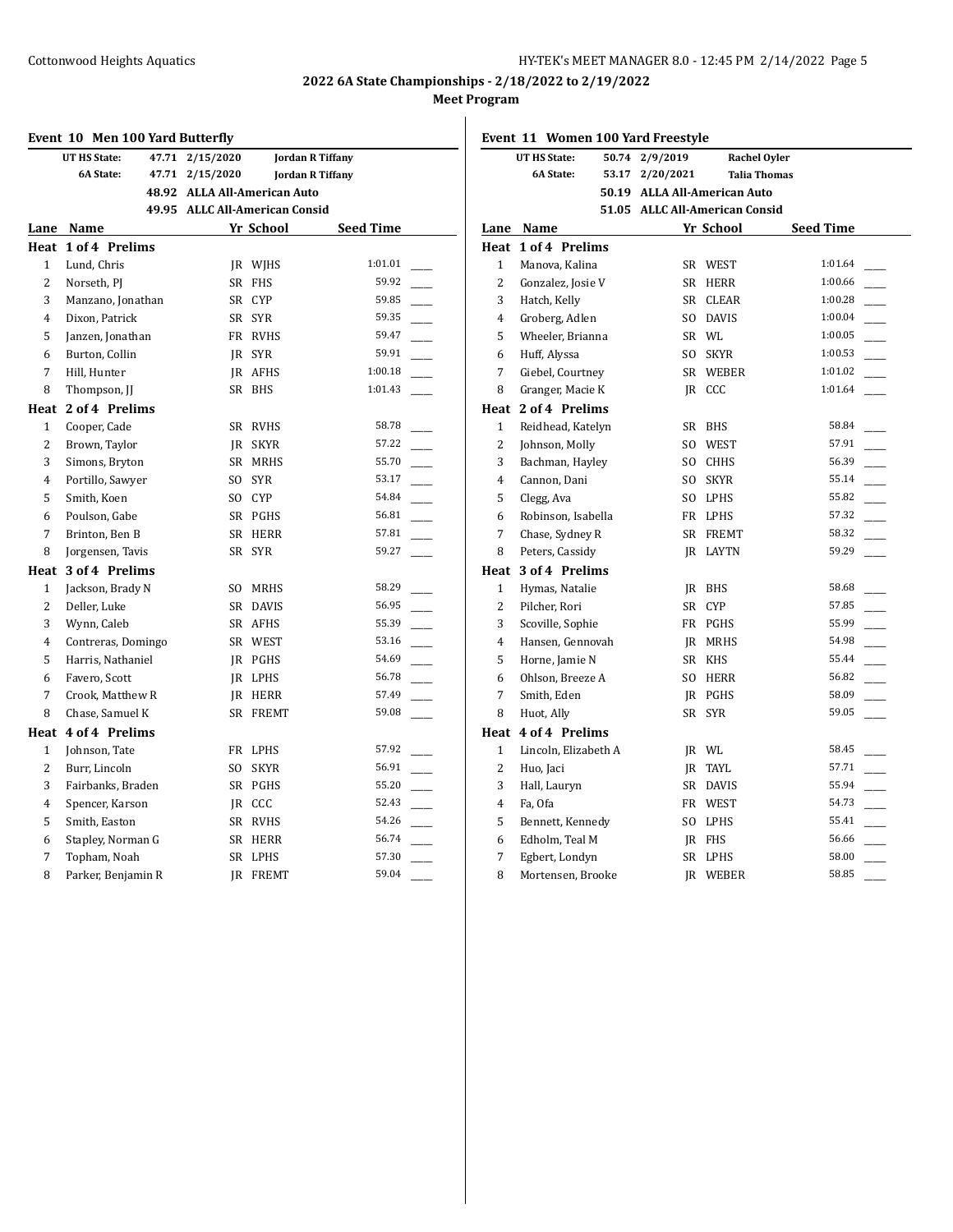# **Event 12 Men 100 Yard Freestyle UT HS State: 45.27 2/8/2013 Long M Gutierrez 6A State: 45.58 2/15/2020 Jordan R Tiffany 44.95 ALLA All-American Auto 45.73 ALLC All-American Consid Lane Name Yr School Seed Time Heat 1 of 4 Prelims** 1 Powell, Evan JR WEBER 53.63 2 Strong, Luke JR RVHS 53.27 3 Smith, Rocky JR CCC 53.19 4 Wall, Phillip SR FHS 53.06 5 Lyman, John JR FHS 53.08 6 Ahlstrom, Colin M SR FREMT 53.24 7 Parsons, Cole SO LAYTN 53.38 8 Brunt, Ashton SR CCC 53.67 **Heat 2 of 4 Prelims** 1 Grant, Dylan JR DAVIS 52.72 2 Shaw, Andrew SR CYP 51.73 3 Elliott, Wesley SR HHS 50.57 4 Carlson, Sam JR DAVIS 49.22 5 Ehat, Cole SO AFHS 49.91 6 Luckham, Marco SO LAYTN 50.80 \_\_\_\_\_ 7 Andersen, Nate SR PGHS 52.33 8 Choe, Moongyu SR WEST 53.01 **Heat 3 of 4 Prelims** 1 Christophersen, Jeff SR WEBER 52.62 2 Weller, Sam JR MRHS 50.97 3 Hemmert, Mason FR SKYR 50.50 4 Williams, Sam SO RHS 49.12 5 Jackson, Trey SR MRHS 49.31 6 Andrews, Carson K JR HERR 50.79 7 Portillo, Soren JR SYR 52.33 8 Turnbow, Caleb SR MRHS 53.00 **Heat 4 of 4 Prelims** 1 Gerton, Kai SO WEST 52.50 2 Langenbacher, Jakob SR LAYTN 50.89 3 Barney, Cameron SR WL 50.21 4 Page, Kanyon SR SYR 47.83 5 Bennett, Neil JR BHS 49.30 6 McNeill, Ryan JR CCC 50.66 7 Ji, Richard SR WEST 52.14 8 Schraedel, Joseph SR FHS 52.79

| Event 13 Women 500 Yard Freestyle |                             |                                  |                 |                                     |  |
|-----------------------------------|-----------------------------|----------------------------------|-----------------|-------------------------------------|--|
|                                   | UT HS State:<br>4:56.96     | 2/12/2011                        |                 | Amanda A Barrett                    |  |
|                                   | <b>6A State:</b><br>5:04.47 | 2/19/2021                        |                 | <b>Katelyn Andrist</b>              |  |
|                                   |                             | 4:52.19 ALLA All-American Auto   |                 |                                     |  |
|                                   |                             | 4:56.85 ALLC All-American Consid |                 |                                     |  |
| Lane                              | Name                        |                                  | Yr School       | <b>Seed Time</b>                    |  |
|                                   | <b>Heat 1 of 4 Prelims</b>  |                                  |                 |                                     |  |
| 1                                 | Thompson, Lorena            |                                  | SR WEST         | 6:16.23                             |  |
| $\overline{2}$                    | Bradley, Laina              | SO.                              | <b>BHS</b>      | 6:14.04                             |  |
| 3                                 | Watts, Hailey               | SO.                              | <b>AFHS</b>     | 6:10.65                             |  |
| $\overline{4}$                    | Childs, Myah R              | SR                               | <b>MRHS</b>     | 6:07.83                             |  |
| 5                                 | Nye, Kamryn                 |                                  | SR WEBER        | 6:08.48<br>$\overline{\phantom{a}}$ |  |
| 6                                 | Clinger, Anna               |                                  | SR LAYTN        | 6:13.30                             |  |
| $\overline{7}$                    | Smith, Kail                 | SR                               | CCC             | 6:14.51                             |  |
| 8                                 | Ramos, Abby L               | IR                               | <b>HHS</b>      | 6:17.22                             |  |
|                                   | Heat 2 of 4 Prelims         |                                  |                 |                                     |  |
| 1                                 | Goates, Aubrey J            |                                  | JR BHS          | 5:55.44                             |  |
| 2                                 | Greenhalgh, Ashleigh G      | SR                               | <b>CHHS</b>     | 5:47.97                             |  |
| 3                                 | Ming, Ava L                 | SO.                              | <b>HERR</b>     | 5:41.80                             |  |
| $\overline{4}$                    | Brewer, Emme                | SO.                              | <b>LPHS</b>     | 5:24.35<br>$\overline{\phantom{a}}$ |  |
| 5                                 | Afualo, Lily A              |                                  | JR CCC          | 5:37.95                             |  |
| 6                                 | Atherley, Bayli C           | IR                               | CHHS            | 5:43.98<br>$\overline{\phantom{a}}$ |  |
| 7                                 | Pecoraro, Sophie            | SR                               | <b>BHS</b>      | 5:49.62                             |  |
| 8                                 | Johnson, Lily               |                                  | SR CCC          | 6:03.29                             |  |
| Heat                              | 3 of 4 Prelims              |                                  |                 |                                     |  |
| 1                                 | Bryce, Isabel               | SO.                              | <b>AFHS</b>     | 5:52.23                             |  |
| $\overline{2}$                    | Hale, Micah                 |                                  | SO LAYTN        | 5:45.62                             |  |
| 3                                 | Wayman, Abigail             |                                  | <b>IR WEBER</b> | 5:39.61                             |  |
| $\overline{4}$                    | Bennett, Taylor             |                                  | FR LPHS         | 5:10.50<br>$\frac{1}{1}$            |  |
| 5                                 | Riddle, Katelyn             |                                  | SR CHHS         | 5:36.08                             |  |
| 6                                 | Allen, Allie                | SO.                              | <b>DAVIS</b>    | 5:43.29                             |  |
| 7                                 | Graham, Delayna             |                                  | JR LPHS         | 5:49.57                             |  |
| 8                                 | Plaudis, Ella               | SO.                              | <b>KHS</b>      | 5:59.26<br>$\overline{\phantom{a}}$ |  |
|                                   | Heat 4 of 4 Prelims         |                                  |                 |                                     |  |
| 1                                 | Davis, Olivia               |                                  | JR AFHS         | 5:51.35                             |  |
| $\overline{2}$                    | Mertens, Breanna            |                                  | SR DAVIS        | 5:44.84                             |  |
| 3                                 | Updike, Jade M              | SR                               | <b>CHHS</b>     | 5:39.39                             |  |
| $\overline{4}$                    | Andrist, Katelyn            | SR -                             | <b>SKYR</b>     | 5:00.96<br>$\overline{\phantom{a}}$ |  |
| 5                                 | Tiffany, Haylee             | SO.                              | LPHS            | 5:27.69                             |  |
| 6                                 | Larsen, Hallie A            |                                  | SO WL           | 5:41.86                             |  |
| 7                                 | Harding, Emma               |                                  | JR AFHS         | 5:48.10                             |  |
| 8                                 | Black, Amelia               |                                  | FR BHS          | 5:56.35                             |  |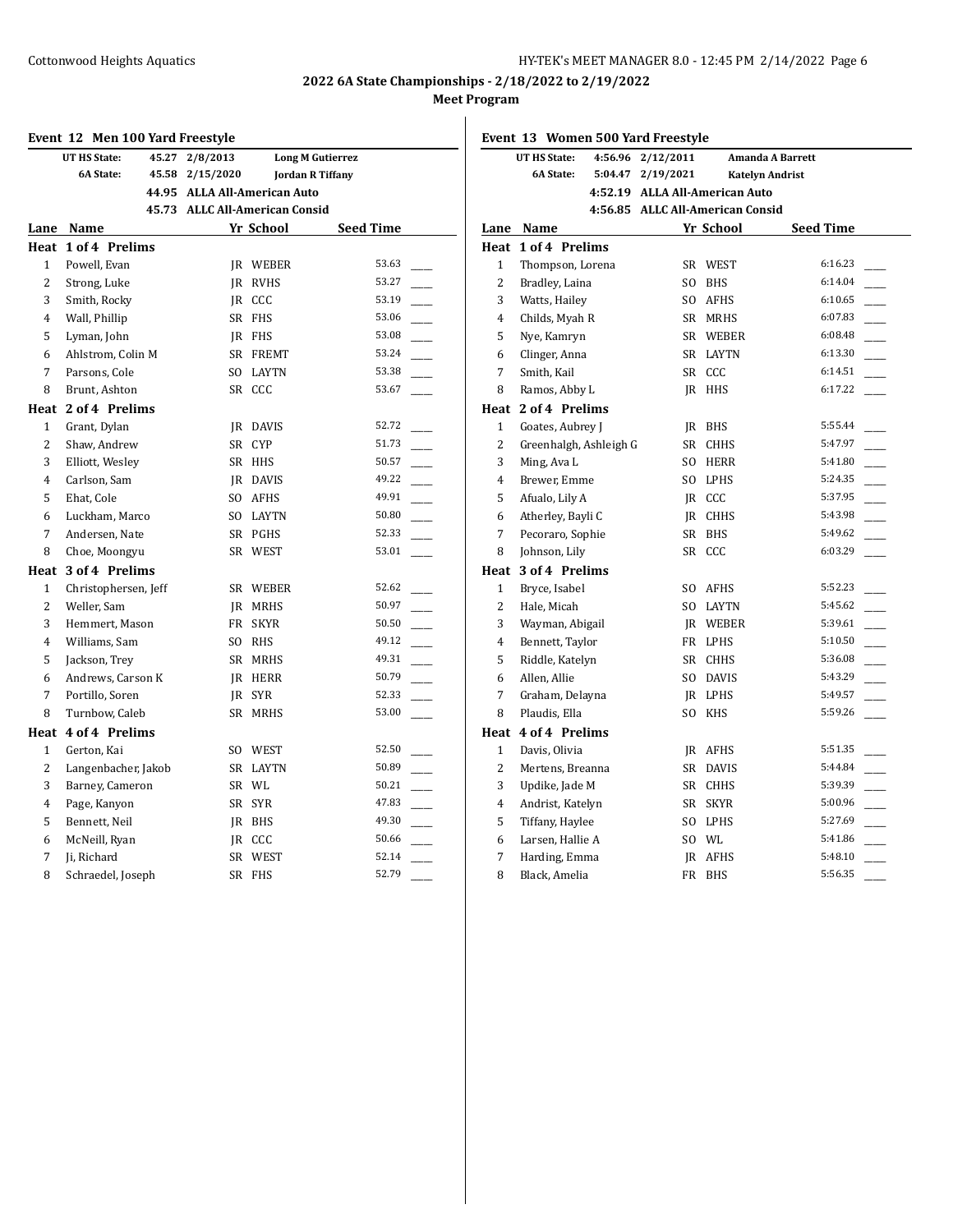| Event 14 Men 500 Yard Freestyle |                                |                   |                                  |           |
|---------------------------------|--------------------------------|-------------------|----------------------------------|-----------|
|                                 | <b>UT HS State:</b><br>5:30.06 | 2/20/2021         | <b>Tanner Nelson</b>             |           |
|                                 | <b>6A State:</b>               | 4:30.06 2/20/2021 | <b>Tanner Nelson</b>             |           |
|                                 |                                |                   | 4:28.38 ALLA All-American Auto   |           |
|                                 |                                |                   | 4:33.10 ALLC All-American Consid |           |
|                                 | Lane Name                      |                   | Yr School                        | Seed Time |
| Heat                            | 1 of 4 Prelims                 |                   |                                  |           |
| $\mathbf{1}$                    | Stewart, Jonas                 | SO.               | WEBER                            | 5:37.02   |
| $\overline{2}$                  | Lawrence, Tavin                | SO.               | <b>KHS</b>                       | 5:34.56   |
| 3                               | Edwards, Jake                  | IR                | DAVIS                            | 5:30.25   |
| 4                               | Arnett, Gavin                  | SO.               | LPHS                             | 5:26.89   |
| 5                               | Remley, Traiven                | SR                | <b>SYR</b>                       | 5:29.50   |
| 6                               | Collins, Steven                | SO.               | <b>CHHS</b>                      | 5:33.74   |
| 7                               | Stewart, Reed                  | SO.               | <b>RVHS</b>                      | 5:35.18   |
| 8                               | Courtney, David                | SO.               | WEBER                            | 5:37.43   |
|                                 | Heat 2 of 4 Prelims            |                   |                                  |           |
| 1                               | Mendenhall, Jonah              | SO.               | PGHS                             | 5:21.93   |
| $\overline{2}$                  | Barker, Garrett                | SO.               | <b>DAVIS</b>                     | 5:11.86   |
| 3                               | Crane, Noah R                  | SO.               | <b>KHS</b>                       | 5:03.85   |
| $\overline{4}$                  | Murray, Ethan B                | SR                | <b>HERR</b>                      | 4:52.44   |
| 5                               | Petersen, Max                  | SR                | AFHS                             | 5:02.16   |
| 6                               | Feser, Micah                   | JR                | LAYTN                            | 5:09.05   |
| 7                               | Olson, Kylan L                 | SR                | <b>CHHS</b>                      | 5:13.29   |
| 8                               | Falabella, Luca                | <b>FR</b>         | <b>PGHS</b>                      | 5:23.19   |
| Heat                            | 3 of 4 Prelims                 |                   |                                  |           |
| $\mathbf{1}$                    | Jorgensen, Tavis               | SR                | <b>SYR</b>                       | 5:21.36   |
| $\overline{2}$                  | Haney, Jack                    | FR                | LPHS                             | 5:10.37   |
| 3                               | Hopkins, Weston                | SR                | <b>HHS</b>                       | 5:03.09   |
| $\overline{4}$                  | Day, Jes                       | IR                | AFHS                             | 4:46.68   |
| 5                               | Moir, Nate                     | SO.               | <b>SKYR</b>                      | 5:01.07   |
| 6                               | Dutton, Nathan                 | SO.               | <b>LPHS</b>                      | 5:08.39   |
| 7                               | Hoyal, David                   | SO.               | LPHS                             | 5:12.23   |
| 8                               | Lillian, James                 | SO.               | CCC                              | 5:23.00   |
|                                 | Heat 4 of 4 Prelims            |                   |                                  |           |
| $\mathbf{1}$                    | Hymas, Lincoln                 | FR                | <b>BHS</b>                       | 5:15.68   |
| 2                               | Evans, Logan E                 | SR                | <b>FREMT</b>                     | 5:09.26   |
| 3                               | Lawes, Corbin D                | SO.               | <b>HHS</b>                       | 5:02.49   |
| 4                               | Dvorteskiy, Yan                | SR                | WEST                             | 4:42.19   |
| 5                               | Bunker, Bryan                  | SO.               | <b>KHS</b>                       | 5:00.92   |
| 6                               | Voshell, Gavin                 | <b>FR</b>         | <b>SYR</b>                       | 5:05.64   |
| 7                               | Hammons, Hugh                  | JR                | CCC                              | 5:12.03   |
| 8                               | Sorensen, Mitchell             | <b>JR</b>         | <b>BHS</b>                       | 5:22.49   |

|                | Event 15 Women 200 Yard Freestyle Relay                               |  |                                |                                  |                  |  |
|----------------|-----------------------------------------------------------------------|--|--------------------------------|----------------------------------|------------------|--|
|                | <b>UT HS State:</b>                                                   |  | 1:36.59 2/11/2005              | <b>Kearns High School</b>        |                  |  |
|                | N. Edge, C. Bergesen, T. Huff, J. Fredsall                            |  |                                |                                  |                  |  |
|                | <b>6A State:</b><br>1:39.67 2/20/2021<br><b>Lone Peak High School</b> |  |                                |                                  |                  |  |
|                | C Anderson, D Egbert, K Bennett, S Wilson                             |  |                                |                                  |                  |  |
|                |                                                                       |  | 1:35.36 ALLA All-American Auto |                                  |                  |  |
|                |                                                                       |  |                                | 1:36.94 ALLC All-American Consid |                  |  |
|                | Lane Team                                                             |  |                                | Relay                            | <b>Seed Time</b> |  |
|                | Heat 1 of 3 Prelims                                                   |  |                                |                                  |                  |  |
| 2              | Weber                                                                 |  |                                |                                  | 1:49.16          |  |
| 3              | Farmington                                                            |  |                                |                                  | 1:46.54          |  |
| 4              | Pleasant Grove                                                        |  |                                |                                  | 1:43.91          |  |
| 5              | American Fork                                                         |  |                                |                                  | 1:45.22          |  |
| 6              | Herriman                                                              |  |                                |                                  | 1:47.61          |  |
| 7              | Davis                                                                 |  |                                |                                  | 1:50.61          |  |
|                | Heat 2 of 3 Prelims                                                   |  |                                |                                  |                  |  |
| 1              | Clearfield                                                            |  |                                |                                  | 1:52.08          |  |
| 2              | Skyridge                                                              |  |                                |                                  | 1:49.01          |  |
| 3              | Layton                                                                |  |                                |                                  | 1:45.83          |  |
| 4              | Lone Peak                                                             |  |                                |                                  | 1:41.25          |  |
| 5              | Kearns                                                                |  |                                |                                  | 1:44.80          |  |
| 6              | Cyprus                                                                |  |                                |                                  | 1:47.57          |  |
| 7              | Fremont                                                               |  |                                |                                  | 1:49.57          |  |
|                | Heat 3 of 3 Prelims                                                   |  |                                |                                  |                  |  |
| 1              | Bingham                                                               |  |                                |                                  | 1:51.06          |  |
| $\overline{c}$ | Corner Canyon                                                         |  |                                |                                  | 1:48.09          |  |
| 3              | West                                                                  |  |                                |                                  | 1:45.70          |  |
| 4              | Mountain Ridge                                                        |  |                                |                                  | 1:41.23          |  |
| 5              | <b>Copper Hills</b>                                                   |  |                                |                                  | 1:44.51          |  |
| 6              | Westlake                                                              |  |                                |                                  | 1:47.48          |  |
| 7              | Syracuse                                                              |  |                                |                                  | 1:49.37          |  |
|                | Event 16 Men 200 Yard Freestyle Relay                                 |  |                                |                                  |                  |  |

**UT HS State: 1:24.43 1/26/2019 Desert Hills High School**

**P.Plumb, C. Rettie, A. Anderson, K. Wawrzyniak**

**6A State: 1:27.93 2/9/2018 Lone Peak High School**

**J Tiffany, J Condie, B Abernethy, B Karratti**

**1:24.80 ALLA All-American Auto 1:25.86 ALLC All-American Consid**

|      |                     | <i><b>THE THE THILL I CAIL COLLSTA</b></i> |                  |
|------|---------------------|--------------------------------------------|------------------|
| Lane | <b>Team</b>         | Relay                                      | <b>Seed Time</b> |
|      | Heat 1 of 3 Prelims |                                            |                  |
| 2    | Skyridge            |                                            | 1:35.40          |
| 3    | Herriman            |                                            | 1:33.40          |
| 4    | American Fork       |                                            | 1:30.98          |
| 5    | Kearns              |                                            | 1:32.22          |
| 6    | Davis               |                                            | 1:33.73          |
| 7    | Lone Peak           |                                            | 1:37.36          |
|      | Heat 2 of 3 Prelims |                                            |                  |
| 1    | Bingham             |                                            | 1:38.25          |
| 2    | Farmington          |                                            | 1:35.13          |
| 3    | Corner Canyon       |                                            | 1:33.19          |
| 4    | Hunter              |                                            | 1:30.96          |
| 5    | Syracuse            |                                            | 1:31.34          |
| 6    | Layton              |                                            | 1:33.44          |
| 7    | Cyprus              |                                            | 1:36.56          |
|      |                     |                                            |                  |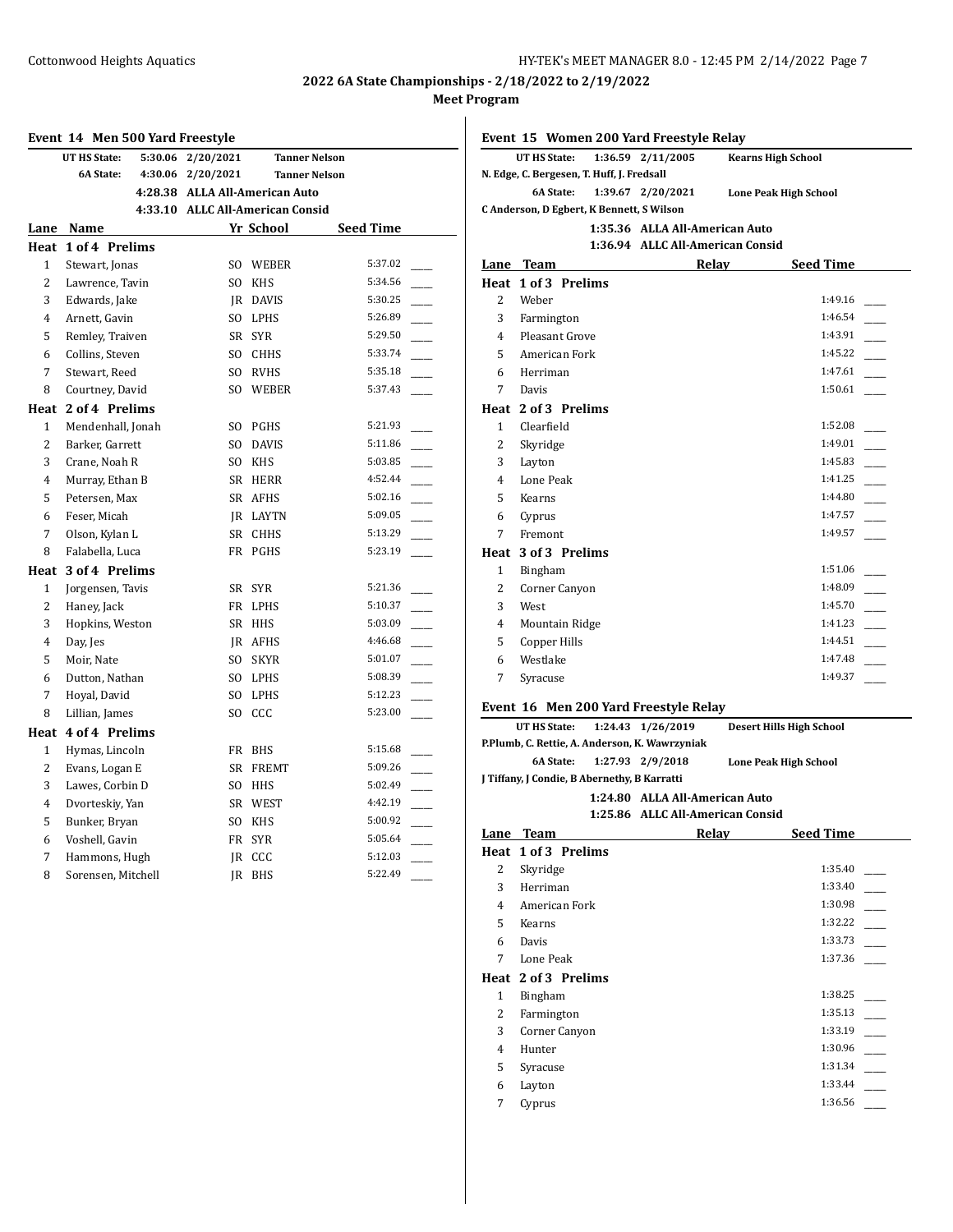**2022 6A State Championships - 2/18/2022 to 2/19/2022**

**Meet Program**

## **Heat 3 Prelims (#16 Men 200 Yard Freestyle Relay)**

|   | Taylorsville   | 1:37.93 |
|---|----------------|---------|
| 2 | Riverton       | 1:34.05 |
| 3 | Pleasant Grove | 1:32.86 |
| 4 | West           | 1:29.95 |
| 5 | Mountain Ridge | 1:31.02 |
| 6 | Westlake       | 1:33.43 |
|   | Roy            | 1:36.15 |

#### **Event 17 Women 100 Yard Backstroke**

|              | . .<br>women 100 iaiu backsu okc |                                    |                                                                |                  |
|--------------|----------------------------------|------------------------------------|----------------------------------------------------------------|------------------|
|              | UT HS State:<br>6A State:        | 53.45 2/12/2016<br>56.10 2/14/2020 | <b>Rhyan White</b>                                             |                  |
|              |                                  |                                    | <b>Rivers Johnson</b>                                          |                  |
|              |                                  |                                    | 54.80 ALLA All-American Auto<br>55.92 ALLC All-American Consid |                  |
|              |                                  |                                    | Yr School                                                      | <b>Seed Time</b> |
|              | Lane Name<br>Heat 1 of 4 Prelims |                                    |                                                                |                  |
| $\mathbf{1}$ | Gordon, Sierra                   |                                    | SR WEST                                                        | 1:08.58          |
| 2            | Johnson, Madison                 |                                    | IR SKYR                                                        | 1:07.70          |
| 3            | Hatch, Kelly                     |                                    | SR CLEAR                                                       | 1:07.13          |
| 4            | Johnson, Mimi                    |                                    | SO LPHS                                                        | 1:06.66          |
| 5            | Traher, Maddie                   |                                    | FR WEBER                                                       | 1:06.96          |
| 6            | Ming, Peyton E                   |                                    | SR HERR                                                        | 1:07.30          |
| 7            | Tiffner, Susan G                 |                                    | FR FREMT                                                       | 1:07.80          |
| 8            | Lam, Kalie                       | SR -                               | <b>HHS</b>                                                     | 1:08.67          |
|              | Heat 2 of 4 Prelims              |                                    |                                                                |                  |
| $\mathbf{1}$ | Fox, Faith                       | SO.                                | RVHS                                                           | 1:06.13          |
| 2            | Dunn, Lina                       |                                    | SR FHS                                                         | 1:04.56          |
| 3            | Walker, Layla                    |                                    | <b>IR WEBER</b>                                                | 1:02.72          |
| 4            | Merrill, Kalia                   |                                    | <b>IR DAVIS</b>                                                | 1:00.24          |
| 5            | Bennett, Kennedy                 |                                    | SO LPHS                                                        | 1:02.01          |
| 6            | Baliguat, Olivia H               |                                    | JR WL                                                          | 1:03.34          |
| 7            | Reittinger, Elle J               |                                    | SR MRHS                                                        | 1:05.44          |
| 8            | Lauder, Mckay A                  |                                    | JR WL                                                          | 1:06.38          |
| Heat         | 3 of 4 Prelims                   |                                    |                                                                |                  |
| 1            | Haymond, Lucy                    |                                    | FR RVHS                                                        | 1:06.00          |
| 2            | Rodgers, Anita V                 |                                    | IR KHS                                                         | 1:04.36          |
| 3            | Kelsey, Paige                    |                                    | IR AFHS                                                        | 1:02.53          |
| 4            | Hyde, Lily                       |                                    | SO PGHS                                                        | 1:00.01          |
| 5            | Harding, Addie                   |                                    | FR AFHS                                                        | 1:01.80          |
| 6            | Nelson, Summer                   |                                    | IR SYR                                                         | 1:03.04          |
| 7            | Favero, Morgan                   |                                    | FR LPHS                                                        | 1:05.04          |
| 8            | Christensen, Sienna              | SR                                 | <b>BHS</b>                                                     | 1:06.37          |
|              | Heat 4 of 4 Prelims              |                                    |                                                                |                  |
| $\mathbf{1}$ | Hymas, Natalie                   |                                    | IR BHS                                                         | 1:05.87          |
| 2            | Arnett, Isabelle                 |                                    | SO LPHS                                                        | 1:03.86          |
| 3            | Nash, Ayrie M                    |                                    | FR KHS                                                         | 1:02.53          |
| 4            | Wekluk. Anna                     |                                    | SR MRHS                                                        | 59.49            |
| 5            | Cannon, Dani                     |                                    | SO SKYR                                                        | 1:00.83          |
| 6            | Winget, Ruby                     |                                    | JR CCC                                                         | 1:02.94          |
| 7            | Ribes Monterroso, Andrea         |                                    | SR KHS                                                         | 1:04.80          |
| 8            | Adamson, Livvie                  | <b>SR</b>                          | <b>AFHS</b>                                                    | 1:06.31          |

| Event 18 Men 100 Yard Backstroke |                           |                                |              |                                   |  |
|----------------------------------|---------------------------|--------------------------------|--------------|-----------------------------------|--|
|                                  | <b>UT HS State:</b>       | 48.71 2/15/2020                |              | <b>Ryan J Garstang</b>            |  |
|                                  | <b>6A State:</b><br>48.25 | 2/15/2020                      |              | <b>Jordan R Tiffany</b>           |  |
|                                  |                           | 49.38 ALLA All-American Auto   |              |                                   |  |
|                                  |                           | 50.37 ALLC All-American Consid |              |                                   |  |
|                                  | Lane Name                 |                                | Yr School    | <b>Seed Time</b>                  |  |
|                                  | Heat 1 of 4 Prelims       |                                |              |                                   |  |
| $\mathbf{1}$                     | Johnson, Tate             |                                | FR LPHS      | 1:02.34                           |  |
| $\overline{2}$                   | Buckley, Braxton          | S <sub>O</sub>                 | <b>RVHS</b>  | 1:01.86<br>$\sim$                 |  |
| 3                                | Gerton, Kai               |                                | SO WEST      | 1:01.66                           |  |
| $\overline{4}$                   | Clinton, Nash             |                                | FR AFHS      | 1:01.20                           |  |
| 5                                | Harris, Caden N           |                                | SR FREMT     | 1:01.57                           |  |
| 6                                | Falabella, Luca           |                                | FR PGHS      | 1:01.73                           |  |
| 7                                | Price, Sam                | SO.                            | <b>SYR</b>   | 1:02.04                           |  |
| 8                                | Walters, Ayden            | SO.                            | <b>CYP</b>   | 1:02.57                           |  |
|                                  | Heat 2 of 4 Prelims       |                                |              |                                   |  |
| $\mathbf{1}$                     | Contreras, Rico           |                                | SR WEST      | 1:00.20                           |  |
| $\overline{2}$                   | Milner, Ryan              |                                | IR PGHS      | 58.79                             |  |
| 3                                | Bennett, Neil             |                                | JR BHS       | 56.11<br>$\overline{\phantom{a}}$ |  |
| 4                                | Stowers, Spencer          |                                | JR SKYR      | 53.20                             |  |
| 5                                | Miller, Davis             |                                | SO AFHS      | 54.72                             |  |
| 6                                | Burton, Collin            | IR                             | <b>SYR</b>   | 58.58                             |  |
| 7                                | Nydegger, Ki              |                                | SR PGHS      | 59.11                             |  |
| 8                                | Nielsen, Andy             | JR                             | <b>DAVIS</b> | 1:00.84                           |  |
| Heat                             | 3 of 4 Prelims            |                                |              |                                   |  |
| $\mathbf{1}$                     | Smith, Makai              |                                | FR LPHS      | 1:00.10                           |  |
| 2                                | Brown, Taylor             | IR                             | <b>SKYR</b>  | 58.62                             |  |
| 3                                | Burr, Lincoln             | SO.                            | <b>SKYR</b>  | 55.97<br>$\overline{\phantom{a}}$ |  |
| $\overline{4}$                   | Blackwood, Brandyn N      |                                | JR WL        | 53.14<br>$\overline{\phantom{a}}$ |  |
| 5                                | Contreras, Domingo        |                                | SR WEST      | 54.24                             |  |
| 6                                | James, Truman             |                                | FR AFHS      | 58.51                             |  |
| 7                                | Biesinger, Frederick      | SO.                            | <b>KHS</b>   | 59.06                             |  |
| 8                                | Luckham, Marco            | SO.                            | <b>LAYTN</b> | 1:00.57                           |  |
|                                  | Heat 4 of 4 Prelims       |                                |              |                                   |  |
| $\mathbf{1}$                     | Favero, Scott             |                                | JR LPHS      | 59.38                             |  |
| $\overline{2}$                   | Moes, Drew C              | SO.                            | <b>HERR</b>  | 58.59                             |  |
| 3                                | Simons, Bryton            | SR -                           | <b>MRHS</b>  | 55.62<br>$\overline{\phantom{a}}$ |  |
| $\overline{4}$                   | Nunez-lanza, Angel A      |                                | SR HHS       | 52.22<br>$\frac{1}{1}$            |  |
| 5                                | Page, Kanyon              |                                | SR SYR       | 53.50                             |  |
| 6                                | Hill, Cooper C            |                                | JR FREMT     | 58.37                             |  |
| $\overline{7}$                   | Smith, Brandon            |                                | JR CCC       | 58.99                             |  |
| 8                                | Bradley, Paden            | SR                             | <b>BHS</b>   | 1:00.52                           |  |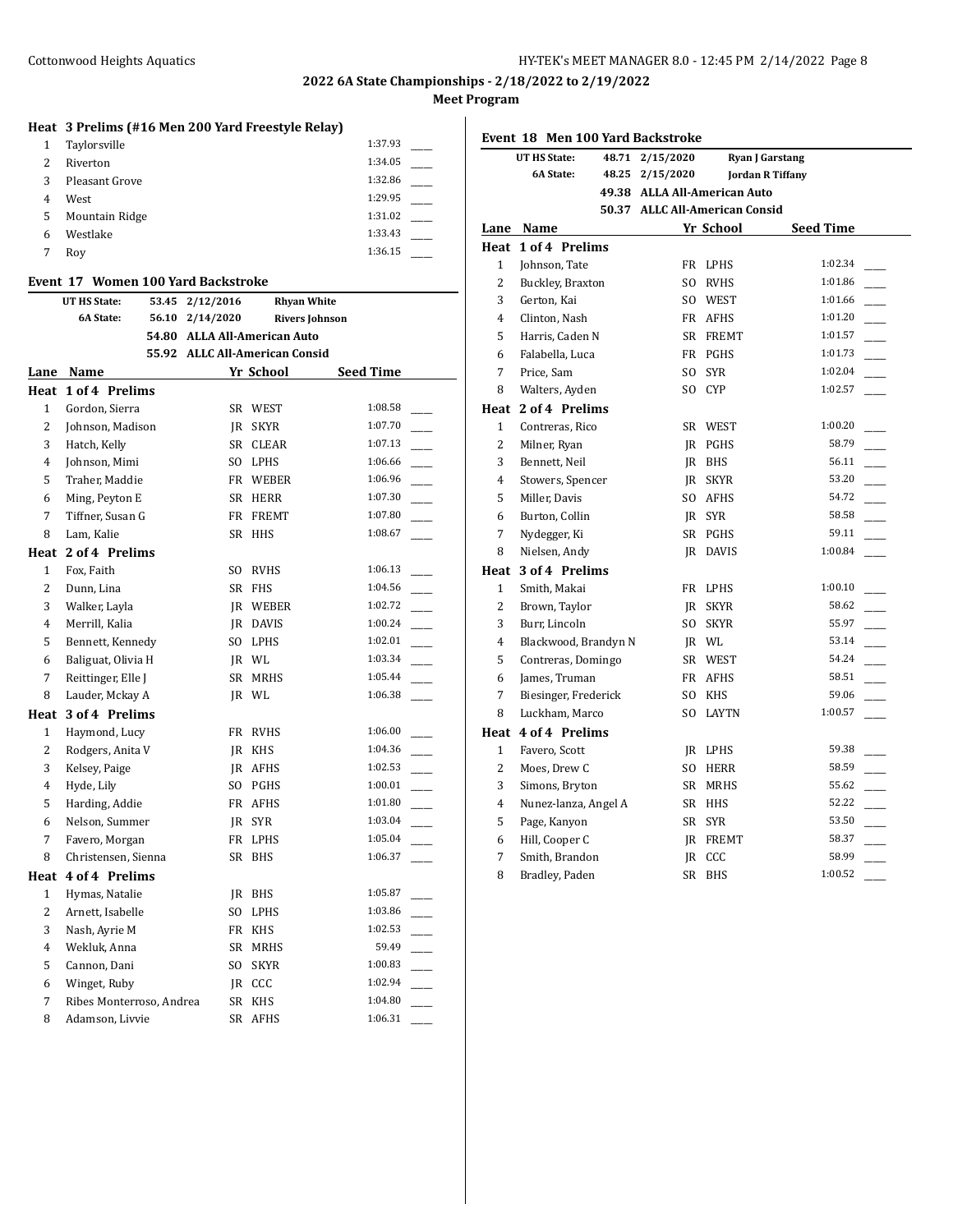|                | <b>Event 19 Women 100 Yard Breaststroke</b> |                                  |                     |                     |  |  |
|----------------|---------------------------------------------|----------------------------------|---------------------|---------------------|--|--|
|                | 1:02.09<br>UT HS State:                     | 1/25/2020                        |                     | <b>Haley Altman</b> |  |  |
|                | <b>6A State:</b><br>1:03.01                 | 2/9/2019                         | <b>Lily Plaudis</b> |                     |  |  |
|                |                                             | 1:02.58 ALLA All-American Auto   |                     |                     |  |  |
|                |                                             | 1:03.80 ALLC All-American Consid |                     |                     |  |  |
|                | Lane Name                                   |                                  | Yr School           | <b>Seed Time</b>    |  |  |
|                | Heat 1 of 4 Prelims                         |                                  |                     |                     |  |  |
| $\mathbf{1}$   | Akins, Rosemary                             |                                  | SO CCC              | 1:19.62             |  |  |
| $\overline{2}$ | Miyamoto, Carleen                           | SR                               | <b>CLEAR</b>        | 1:19.15             |  |  |
| 3              | LaRocco, Brittany A                         |                                  | IR CHHS             | 1:18.90             |  |  |
| 4              | Bilic, Marwah J                             |                                  | <b>IR MRHS</b>      | 1:18.69             |  |  |
| 5              | Gillespie, Selina                           |                                  | SO CLEAR            | 1:18.75             |  |  |
| 6              | Bishop, Paige                               |                                  | JR PGHS             | 1:19.10             |  |  |
| 7              | Huot, Ally                                  |                                  | SR SYR              | 1:19.24             |  |  |
| 8              | Ellison, Kaycee                             | SR                               | <b>BHS</b>          | 1:19.71             |  |  |
|                | Heat 2 of 4 Prelims                         |                                  |                     |                     |  |  |
| $\mathbf 1$    | Shields, Hannah                             |                                  | SR AFHS             | 1:17.11             |  |  |
| $\overline{2}$ | Cragun, Macie                               | IR                               | <b>DAVIS</b>        | 1:14.65             |  |  |
| 3              | Egbert, Dylan                               |                                  | SO LPHS             | 1:12.73             |  |  |
| 4              | Rich, Chalisse                              |                                  | <b>IR MRHS</b>      | 1:09.76             |  |  |
| 5              | Clark, Anya                                 | SO.                              | SKYR                | 1:11.02             |  |  |
| 6              | Clegg, Shelby                               | SO.                              | AFHS                | 1:13.64             |  |  |
| 7              | Hansen, Madison                             |                                  | IR CLEAR            | 1:16.21             |  |  |
| 8              | Diaz, Annika                                | SR                               | WEBER               | 1:18.59             |  |  |
|                | Heat 3 of 4 Prelims                         |                                  |                     |                     |  |  |
| $\mathbf{1}$   | Fullmer, Madison                            |                                  | SR CYP              | 1:16.71             |  |  |
| 2              | Johnson, Hanah                              |                                  | SR CYP              | 1:13.92             |  |  |
| 3              | Visser, Marissa J                           |                                  | JR CHHS             | 1:12.62             |  |  |
| $\overline{4}$ | Anderson, Eideann                           | SO.                              | AFHS                | 1:09.34             |  |  |
| 5              | Roberts, Angela F                           |                                  | JR WEST             | 1:10.54             |  |  |
| 6              | Whipple, Ashtyn                             |                                  | SR BHS              | 1:13.46             |  |  |
| 7              | Matthews, Jayde                             | IR                               | <b>SKYR</b>         | 1:16.14             |  |  |
| 8              | Cook, McKenzie                              | SO.                              | PGHS                | 1:18.17             |  |  |
|                | Heat 4 of 4 Prelims                         |                                  |                     |                     |  |  |
| 1              | Burton, Maddie                              |                                  | SR RVHS             | 1:16.52             |  |  |
| $\overline{c}$ | Thomas, Alisha                              | SO.                              | LPHS                | 1:13.66             |  |  |
| 3              | Leeper, McKella A                           |                                  | SR HERR             | 1:12.23             |  |  |
| $\overline{4}$ | Clegg, Ava                                  | SO.                              | LPHS                | 1:09.14             |  |  |
| 5              | Hall, Lauryn                                |                                  | SR DAVIS            | 1:10.15             |  |  |
| 6              | Petty, Paige                                |                                  | IR LPHS             | 1:13.07             |  |  |
| 7              | Harris, Baylie                              | <b>SR</b>                        | LAYTN               | 1:15.40             |  |  |
| 8              | Nicholson, Mallory                          | SO.                              | WEBER               | 1:17.41             |  |  |

|                | Event 20 Men 100 Yard Breaststroke                                     |                                |                |                      |  |  |
|----------------|------------------------------------------------------------------------|--------------------------------|----------------|----------------------|--|--|
|                | <b>UT HS State:</b><br>2/20/2021<br>55.60<br><b>Alexander J Turney</b> |                                |                |                      |  |  |
|                | 6A State:<br>56.34                                                     | 1/6/2021                       |                | <b>Tanner Nelson</b> |  |  |
|                |                                                                        | 55.84 ALLA All-American Auto   |                |                      |  |  |
|                |                                                                        | 56.98 ALLC All-American Consid |                |                      |  |  |
|                | Lane Name                                                              |                                | Yr School      | <b>Seed Time</b>     |  |  |
|                | Heat 1 of 4 Prelims                                                    |                                |                |                      |  |  |
| 1              | Biesinger, Frederick                                                   |                                | SO KHS         | 1:08.44              |  |  |
| $\overline{2}$ | Sparrow, Ayden                                                         |                                | SR LAYTN       | 1:08.14              |  |  |
| 3              | Poulson, Sam                                                           |                                | FR PGHS        | 1:08.12              |  |  |
| $\overline{4}$ | Price, Sam                                                             | SO.                            | <b>SYR</b>     | 1:07.93              |  |  |
| 5              | Finlayson, Kaiden                                                      |                                | SR PGHS        | 1:07.94              |  |  |
| 6              | Morrison, Tanner                                                       |                                | SR RVHS        | 1:08.13              |  |  |
| 7              | Torgerson, Skylar T                                                    |                                | IR WL          | 1:08.20              |  |  |
| 8              | Wangemann, Hayden L                                                    |                                | FR FHS         | 1:08.80              |  |  |
|                | Heat 2 of 4 Prelims                                                    |                                |                |                      |  |  |
| 1              | Smith, Austin                                                          |                                | SO PGHS        | 1:07.21              |  |  |
| 2              | Atnip, Andrew T                                                        |                                | SR MRHS        | 1:05.80              |  |  |
| 3              | Skeen, Tyler                                                           |                                | SR WEST        | 1:04.60              |  |  |
| 4              | Draxler, Mason                                                         |                                | JR FHS         | 1:02.29              |  |  |
| 5              | Christenot, Roman                                                      |                                | SR KHS         | 1:03.76              |  |  |
| 6              | Spencer, Konnor                                                        |                                | SO CCC         | 1:05.05              |  |  |
| 7              | Iverson, Matt                                                          |                                | SR DAVIS       | 1:06.07              |  |  |
| 8              | Wayman, Noah                                                           |                                | FR WEBER       | 1:07.67              |  |  |
|                | Heat 3 of 4 Prelims                                                    |                                |                |                      |  |  |
| 1              | Morgan, Adam                                                           |                                | IR RHS         | 1:06.62              |  |  |
| $\overline{2}$ | Long, Carter                                                           |                                | SO LPHS        | 1:05.21              |  |  |
| 3              | Rock, Tyler E                                                          |                                | IR BHS         | 1:04.44              |  |  |
| $\overline{4}$ | Biesinger, Joseph P                                                    |                                | SR KHS         | 59.69                |  |  |
| 5              | Davenport, Isaac                                                       |                                | JR WEBER       | 1:03.43              |  |  |
| 6              | Edwards, Nick                                                          |                                | SR AFHS        | 1:04.67              |  |  |
| 7              | Johnson, Kaleb S                                                       |                                | JR HHS         | 1:06.02              |  |  |
| 8              | Collins, Steven                                                        | S <sub>O</sub>                 | <b>CHHS</b>    | 1:07.64              |  |  |
|                | Heat 4 of 4 Prelims                                                    |                                |                |                      |  |  |
| $\mathbf{1}$   | Garces, Jacob                                                          |                                | JR AFHS        | 1:06.30              |  |  |
| 2              | Miller, Connor R                                                       |                                | <b>IR HERR</b> | 1:05.08              |  |  |
| 3              | Eberly, Benjamin                                                       | SO.                            | TAYL           | 1:04.40              |  |  |
| 4              | Wesemann, Sohnnie                                                      |                                | SR CYP         | 59.28                |  |  |
| 5              | Ogden, Wade                                                            | SO.                            | <b>SKYR</b>    | 1:02.70              |  |  |
| 6              | Barlow, Jaxon                                                          |                                | SR CCC         | 1:04.63              |  |  |
| 7              | Janzen, Andrew                                                         |                                | JR RVHS        | 1:05.86              |  |  |
| 8              | Frandsen, Ethan                                                        | IR                             | DAVIS          | 1:07.43              |  |  |